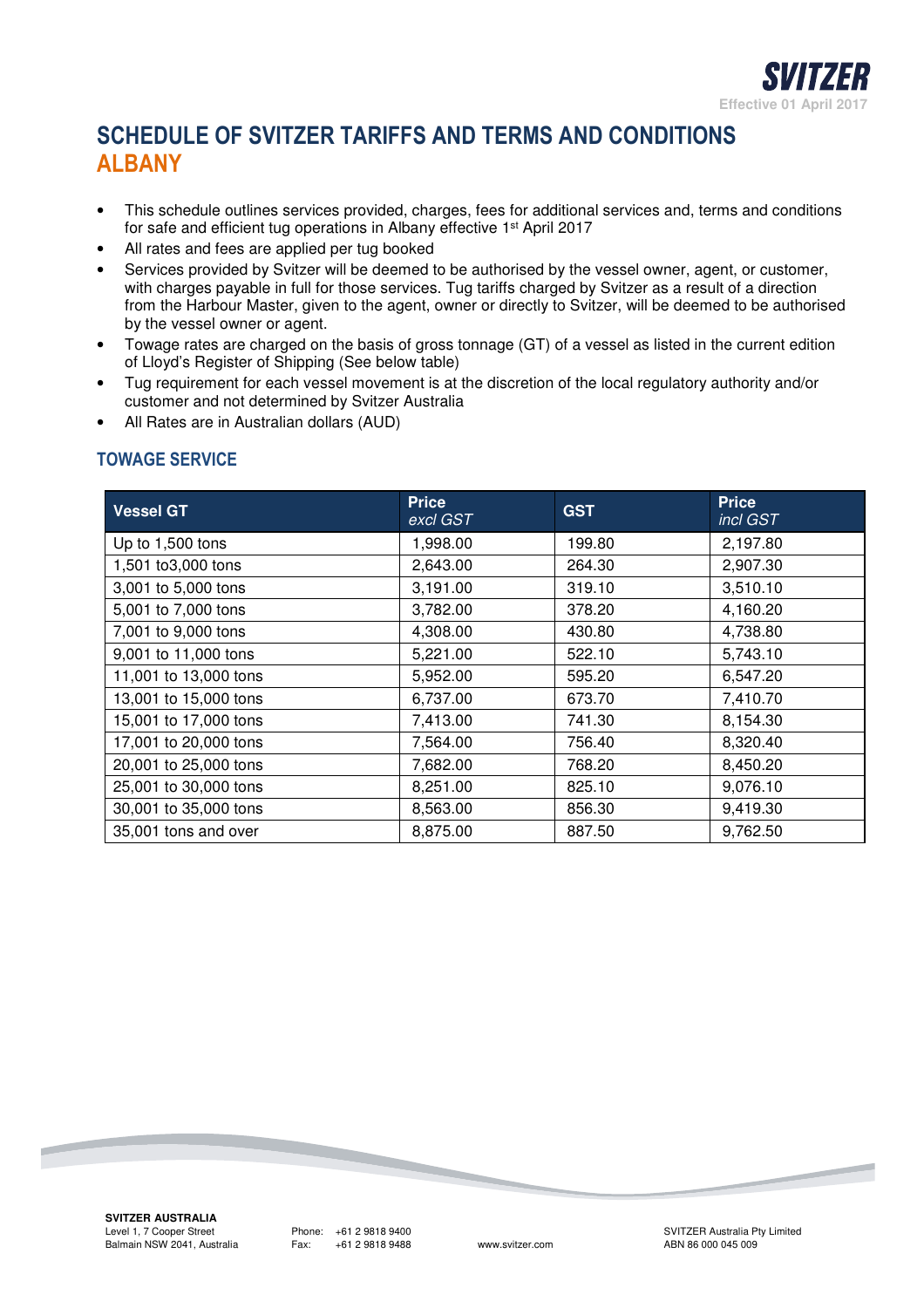

### **OTHER SERVICES**

| <b>Other Charges</b>                      | <b>Price</b> | <b>GST</b> | <b>Price</b>     |
|-------------------------------------------|--------------|------------|------------------|
|                                           | excl GST     |            | incl GST         |
| Cancellation/ Rescheduling (2 hrs notice) | 4,438.00     | 443.80     | 4,881.80         |
| Tug hire (per hour)                       | 2,729.00     | 272.90     | 3,001.90         |
| Shifts - with main engine                 |              |            | 50.00%           |
| Shifts - without main engine              |              |            | 75.00%           |
| <b>Other Services</b>                     |              |            | Upon Negotiation |

## **SUNDRY SERVICES AND SUPPLEMENTARY CHARGES**

#### **TIMETABLE FOR ENGAGEMENT OF TUGS**

- The engagement of all tug/s is to be arranged with SVITZER Australia's Albany agent by 1700 hours on the working day prior to the vessel movement.
- Changes to engagement times can be adjusted by advising our Albany Agent not less than two (2) hours prior to the previously nominated time for the vessel's movement.
- In the event of tug/s being ordered and then cancelled or re-scheduled with less than two (2) hours notice, a cancellation/re-scheduling fee of \$4,437.00 (excl. GST) per service may be applied.

#### **SHIFTING OF SHIPS**

- Where a tug is used to shift a ship with main engine power, the charge shall be 50% of the rate per tug shown on this schedule for arrival and departure.
- Where the tug is used to shift without main engine power, the charge shall be 75% of the rate per tug shown on this schedule for arrival and departure.

#### **OTHER SERVICES**

Charges for tugs to provide sundry or special services (including fire fighting, use of pumps, assistance in oil pollution response, etc) will be by negotiation.

Standard non-emergency tug hire rates and excluding normal harbour services are \$2,729.00 (excl. GST) per hour with a four hour minimum.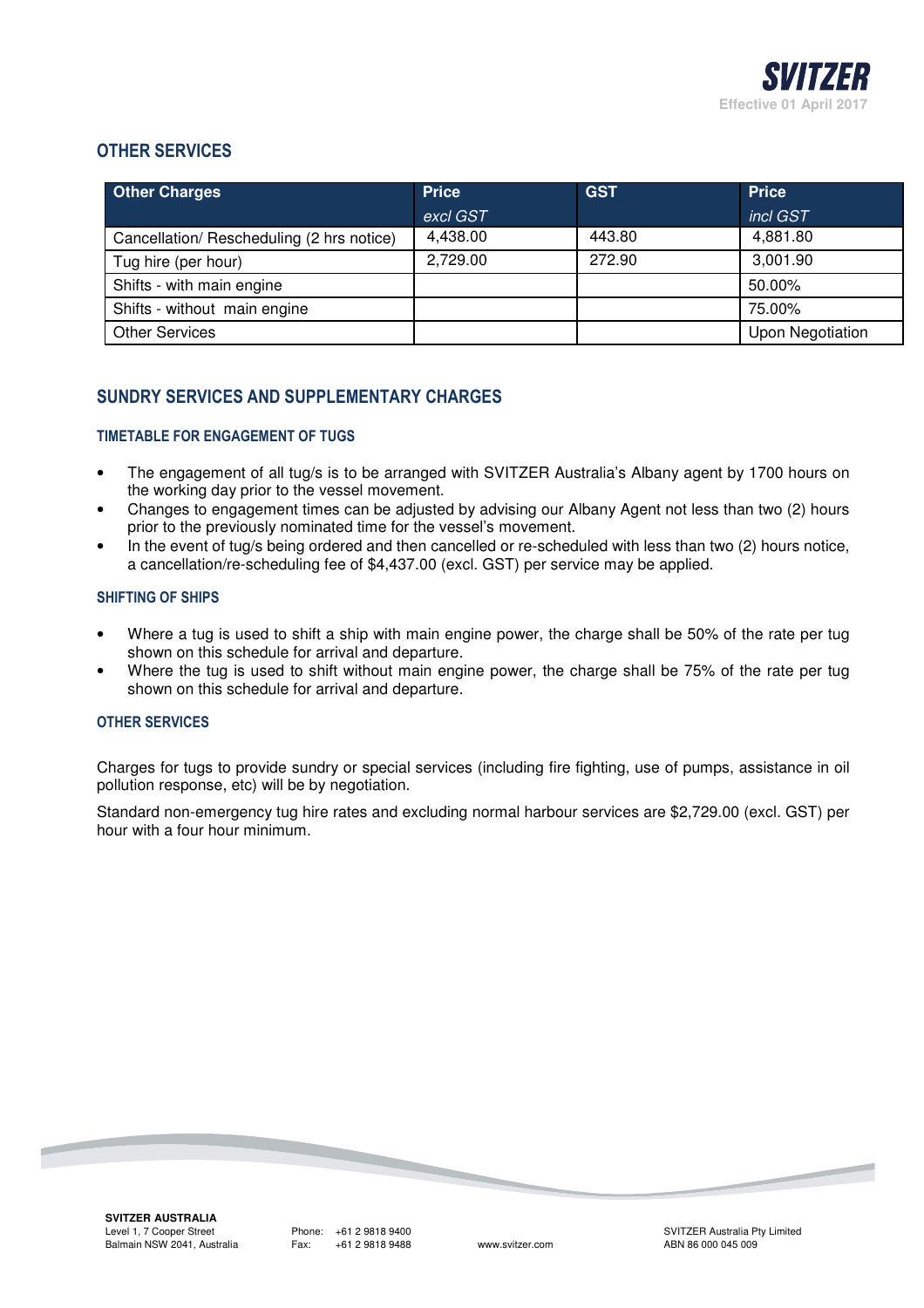

# **TERMS AND CONDITIONS**

#### **BOOKING PROCEDURE**

A minimum of twenty-four (24) hours prior Notice is required.

#### **PAYMENT TERMS**

- Are specified on the invoice issued at the time of service.
- Where extended payment terms of 30 days have been provided to approved customers, the agent is requested to provide details of the ship's Principal at the time of ordering services. If the Agent refuses to provide the principal's details, then the Agent will be deemed to have accepted full responsibility for all charges incurred.
- Invoices outstanding after 30 days may be subject to a late payment charge of 1.5% per month. The customer shall also pay all expenses incurred by Svitzer in recovering the payment of outstanding amounts.
- Ongoing non-compliance of payment terms may result in the 30 day extended payment facility being withdrawn and requirement of payment in part or in full at the time of service.

#### **GENERAL TERMS AND CONDITIONS**

- All towage and lines orders received will be carried out to the best of Svitzer's ability. Svitzer does not accept any responsibility for any delay to a ship caused by the detention of a tug or tugs by another ship or from any other cause.
- The U.K. Standard Conditions for Towage and Other Services (Revised 1986) (**UKSTC**) shall form part of the agreement for the provision of services by Svitzer. The UKSTC are available at http://svitzer.com/towage/standardconditions/standard-conditions.
- Notwithstanding anything else contained in this agreement and the UKSTC, the Tugowner shall be subject to any implied condition or warranty provided by the *Competition and Consumer Act 2010 (Cth)* (as amended from time to time) (the **Act**). If, and to the extent the Act applies, In which circumstances, the Tugowner limits its liability for breach of such implied condition or warranty to supplying the service again or the payment of the cost of having the service supplied again, as determined by the Tugowner.
- Assistance will be rendered promptly if at any time an incident occurs or situation develops (outside the scope of normal harbour towage operations) that threatens the safety of a ship or its crew, port infrastructure, the environment and/or the community. Svitzer reserves the right to negotiate the terms under which such assistance is rendered.
- A minimum of 30 days' notice will be given for any amendments to this schedule, which may be effected by Svitzer from time to time.
- Other surcharges may be imposed by Svitzer with 30 days' notice.
- By ordering tugs or other services, the agent is deemed to acknowledge that the owners, master and agents have been informed of, and have accepted these term and conditions.